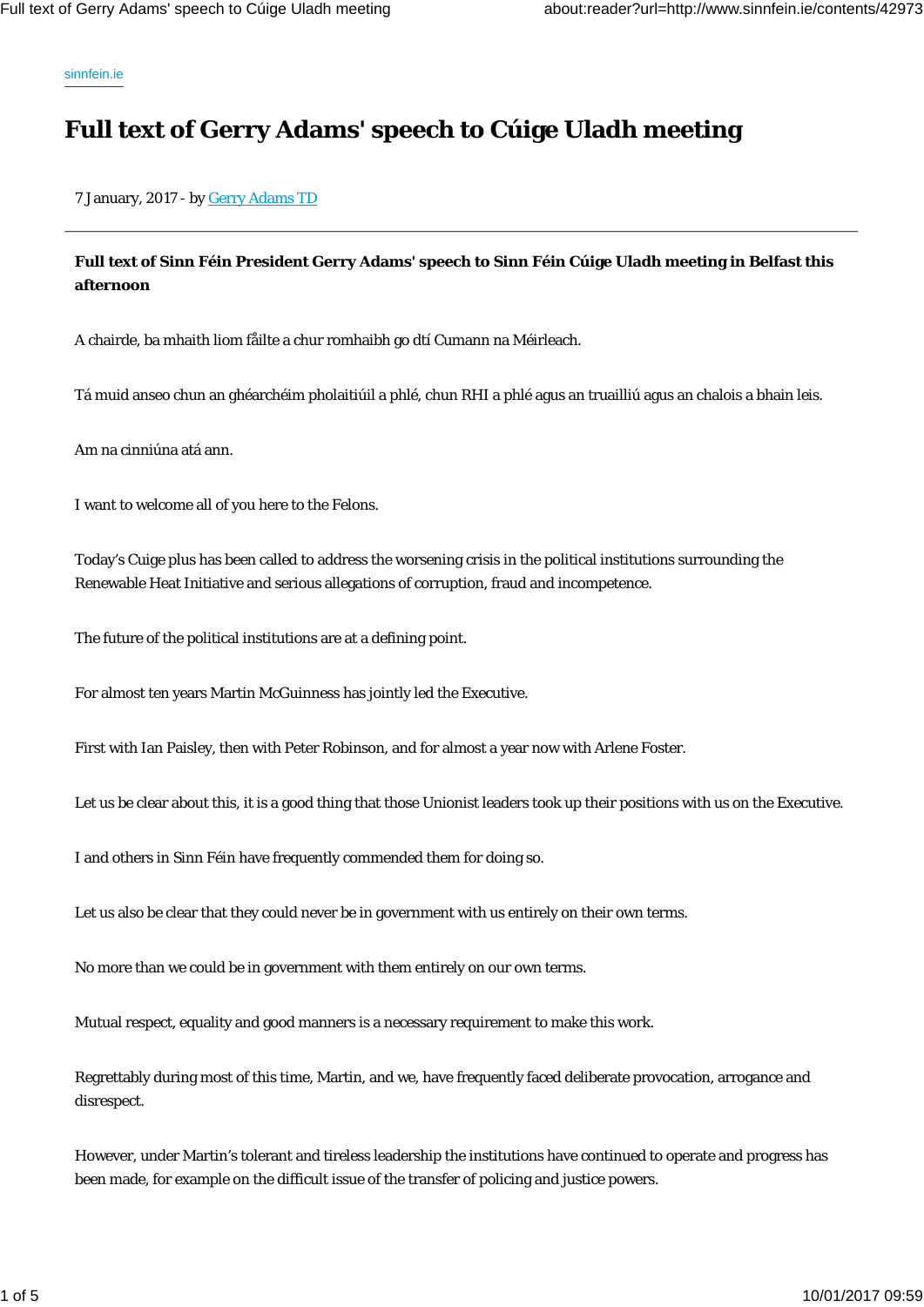Martin has led from the front.

He has led on the issues of equality, reconciliation, and peace building.

At times this has discommoded republicans and nationalists.

But that is the nature of change.

The reality is that without fundamental change a society based on fairness, equality and decency is not attainable.

All of this presents challenges to all of the parties and party leaders, as well as to the Irish and British governments.

There are some who have seen Sinn Féin's attempts to stretch ourselves, to promote reconciliation, to be generous and patient, as a sign of weakness.

It is not a sign of weakness.

It is a sign of strength.

It is a sign of leadership.

Anyone could work within the comfort zone of our own political parties.

That's not leadership.

That's not going to repair a fractured society.

The real test of leadership is to reach out beyond your base.

To reach outside your own comfort zone.

To try to make friends with our enemies - with our opponents.

To make the effort.

Even when the others are churlish, bad mannered or in some cases downright bigoted.

That is the real test of leadership.

And it is a test that the leaders of political unionism and the SDLP are failing.

The political institutions established by the Good Friday Agreement only function effectively and they can only deliver if they have the confidence and support of the people.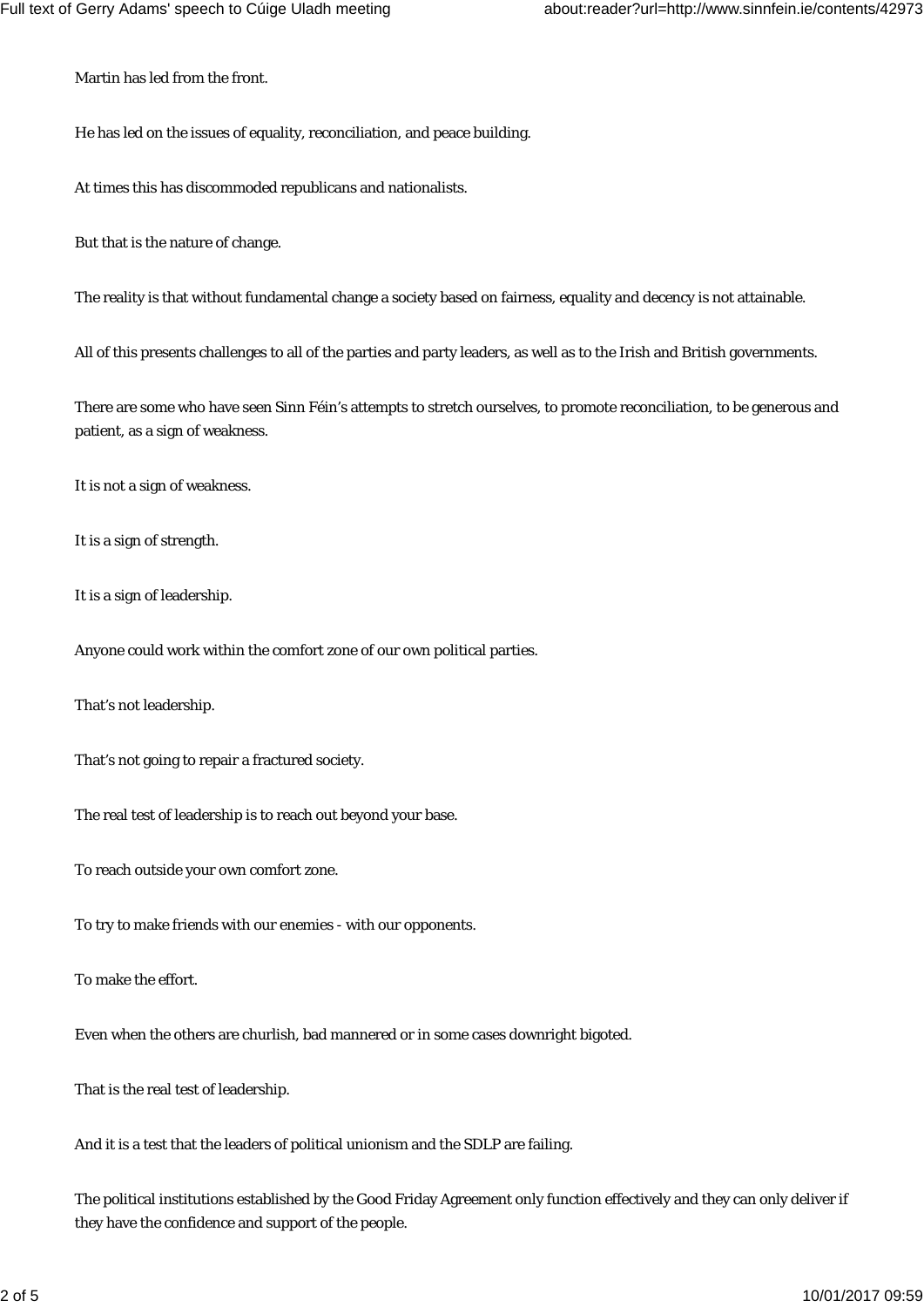If agreements made are honoured.

If there is zero tolerance for corruption.

Níl áit ar bith ann don truailliú!

To achieve this the people's political institutions must be built on foundations of equality and partnership.

The actions of the DUP, despite the generosity of republicans, has been to undermine equality and partnership.

In the ten years since the institutions were re-established Martin and other Sinn Féin ministers and our Assembly team have navigated a way through a number of crises and scandals.

A lot of good work has been done by the Executive and the Assembly and significant progress has been made on many issues, including on cross border and all-Ireland matters.

I want to thank everyone involved.

On other issues there has been little or no progress, for example on a Bill of Rights.

Tá an-dímheas ag an DUP ar an Ghaeilge agus ar phobal na Gaeilge.

Cad é mar is féidir fuath a bheith ag duine ar bith do theanga?

Bhí an cinneadh a ghlac an DUP ar oíche Nollag chun an t-airgead a ghearradh do Líofa iontach maslach ar fad.

Cinneadh aineolach ag duine aineolach.

The DUP has also shown a serious disrespect for the Irish language and to those citizens who wish to live their lives through Gaeilge.

How could anyone hate a language?

The decision on the eve of Christmas to cut funding for the Líofa programme was a very deliberate snub to the Irish language.It was an ignorant decision taken by an ignoramus.

Of course we will forgive him for this.

After he restores the funding and treats our teanga with the respect it deserves.

And there have been other significant issues of contention, including the decision to renege on the Programme for Government commitment on the Long Kesh site; the DUP's resistance to the legacy and truth recovery mechanisms of the Stormont House agreement; the Red Sky scandal and the Project Eagle debacle.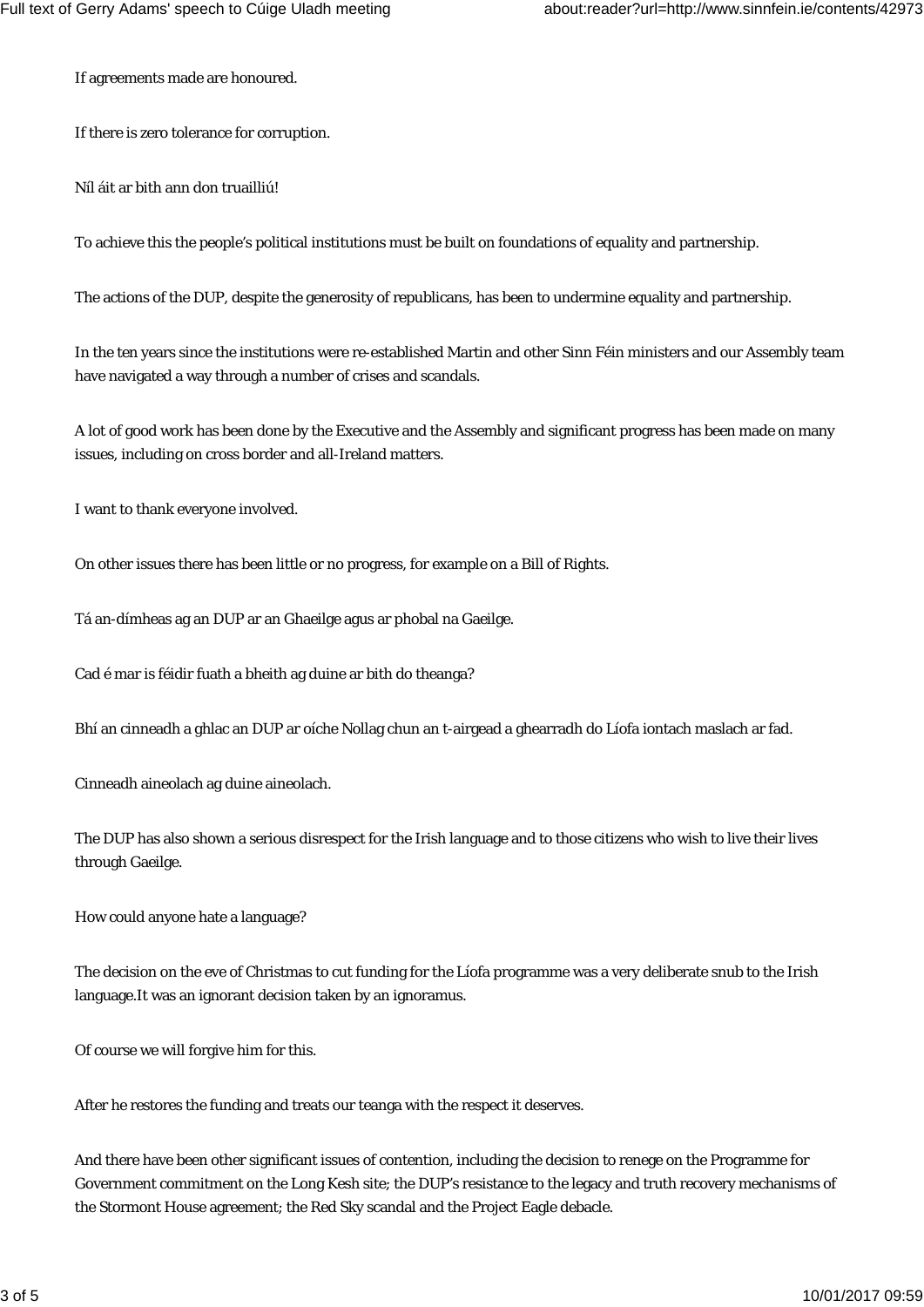The deliberate flouting of any notion of partnership government by the DUP, and recent remarks in particular by the First Minister about the Executive Office, has caused huge difficulties.

The scandal around the RHI is a scandal created by the DUP.

It has been made worse by the DUP.

It is not an orange and green issue.

It is a question of good governance.

Or in this case of bad governance.

Despite the opportunistic attacks on us from the UUP, the SDLP and others, and despite the understandable concerns in sections of our own electorate, Sinn Féin has offered time and space to the DUP.

We have put forward recommendations to get to the truth of the scandal; to end the misuse of public money and to rebuild confidence.

Go dtí seo tá diúltaithe ag ceannaire an DUP seasamh ar leataobh, gan dochar, go dtí go bhfuil tuairisc tosaigh againn ón fhiosrúchán poiblí isteach in RHI.

Dúirt sí sin arís inné, Níl sé sin maith go leor.

The DUP leader has thus far refused to stand aside, without prejudice, pending a preliminary report by an Independent Investigation to the RHI scandal.

She repeated that refusal yesterday.

That is not good enough.

Arlene Foster has been First Minister for almost a year.

Martin McGuinness has proven his ability to work with the leaders of Unionism.

But this can only be on the basis of partnership and equality.

Martin told her that in a frank conversation on Wednesday.

Arlene Foster is not a Prime Minister.

She is a co-equal partner in the Office of First and Deputy First Minister.